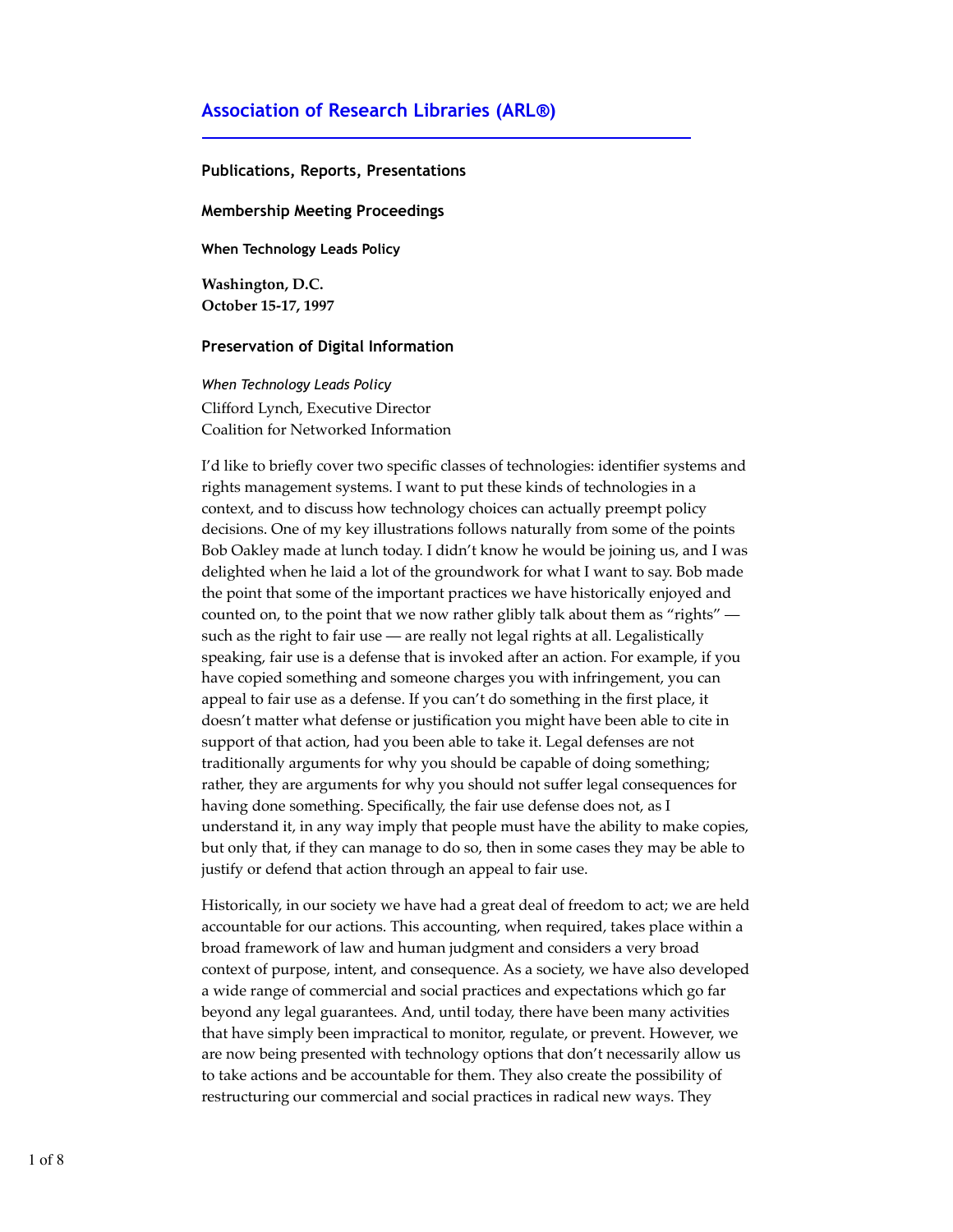make it possible to control and monitor activities that have historically been impractical to address.

We have developed certain expectations, certain practices that we have so internalized that many of us may believe they are rights. But I'm not at all confident that they really are rights, in the legal sense, within the current legal framework. To take another example besides the area of fair use, I think many of us expect that we should be able to browse or read materials, without necessarily identifying ourselves or the details of our reading to the author or the publisher of those materials. (Note that we may have to go to a library or a bookstore to do this, to borrow or purchase a copy of the work in question. I'm not suggesting there's a widespread view that authors or publishers are obligated to give copies of works to any anonymous reader that expresses an interest in them.) I will leave it to wiser people to discuss the legal specifics of reading anonymously, noting only that my colleague on this panel, Julie Cohen, has written a very interesting paper on this topic. But I think that these two examples — fair use and the anonymous/unmonitored reading — illustrate areas where it's not clear that legal defenses and social and commercial traditions of practice are going to guarantee that we can carry our expectations forward into the digital world. We need to be conscious of the dichotomy between after-the-fact justifications and protections (such as protections of privacy) that one might take within a legal system and actual affirmative rights. This dichotomy underlies all of this discussion.

Let me talk first a little bit about identifier systems. Certainly, identifier systems are the foundation for many activities, ranging from rights management to citation, and I, at least, view them as an essential construct for building our whole record of social and scholarly discourse. Without the ability to cite, we would be in very bad straits. Citations and identifiers to facilitate citations are not new concepts to the library community. We have been using them for centuries in various forms. Identifier schemes have always been very powerful applications in a fundamental way. But now there's something new in the network environment. Identifiers and citations are actionable. Somehow they are not merely passive textual data — they are something that can actually, at least potentially, transport you directly to the material they describe or cite.

This actionable system may be the only path into the network environment. If any of your workspaces are like mine, they are full of stacks of paper. You may have forgotten or lost the exact citations. But searching through those stacks of paper often uncovers that very item that you now remember you need. But did you ever lose a URL to some material? You may remember what site it's on, but often there's no way to get to the specific document without knowing the URL. Unfortunately, there's no analogous concept to serial browsing yet in many of our electronic resources, and we rarely keep stacks of personal copies scattered around our desktops. So naming and citation become just enormously powerful activities. We will have to ask a lot of contextual questions about identifiers when we start evaluating when they make sense and what their purpose will be.

In the most recent ARL newsletter1 I've authored a discussion about some of the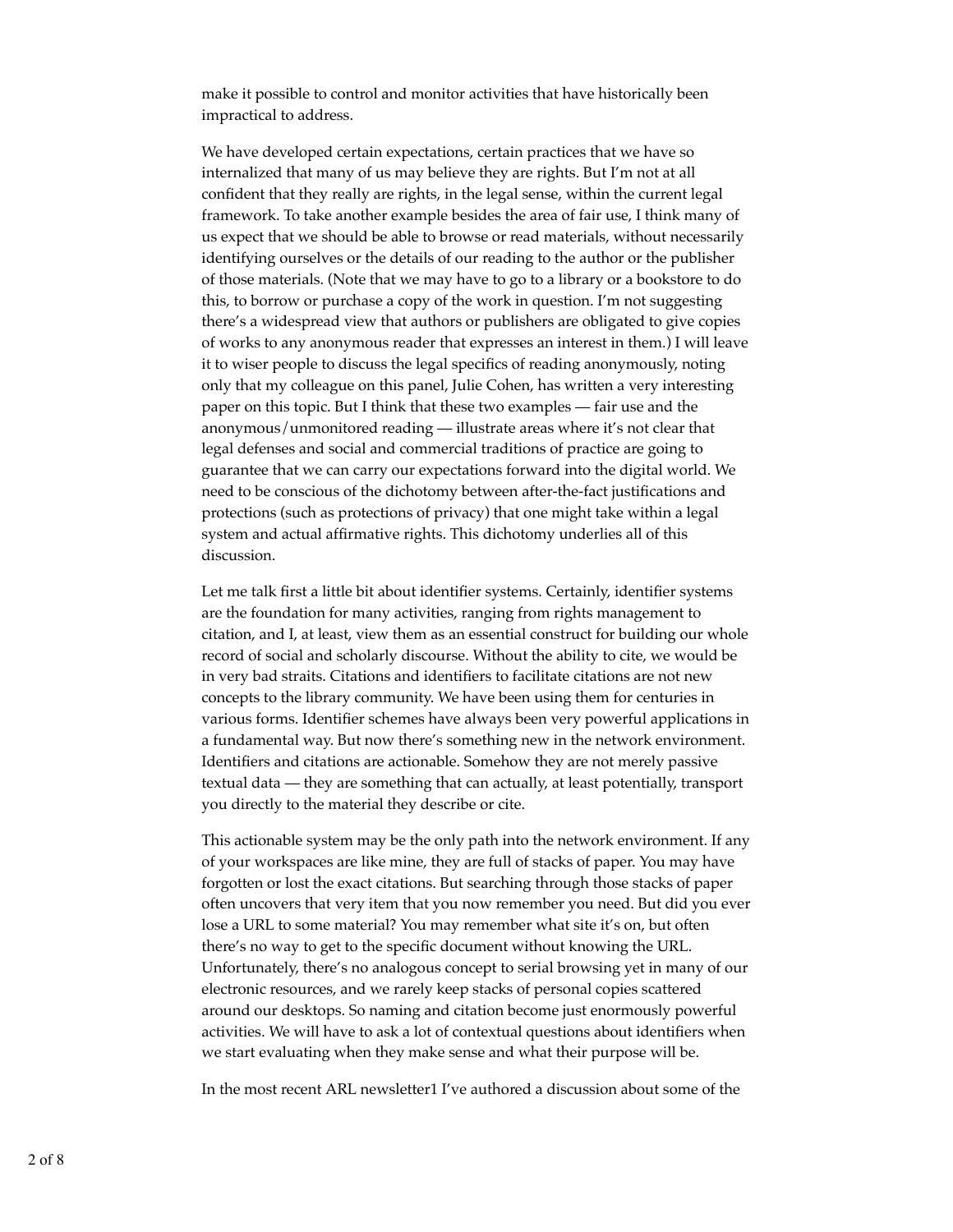digital identifier schemes that are currently under consideration. I don't want to reiterate their specifics, but I do want to highlight a few characteristics that are common to all identifier schemes and suggest that we think about them in the context of what sort of world we want and what their implications are for the management of content and the ability to use and reuse that content. There are many questions to answer: Who gets to assign identifiers? Who can make decisions about naming and about when two things are the same or different (whether they get the same identifier)? Who can create objects in a world of identifiers so they can be referenced? Do identifiers last for ever? Are they resolvable forever, or do they go away after a while, like so many URLs? How are they resolved, and how is the resolution process managed and controlled? How do you find out what the identifiers are for digital objects?

All identifier schemes need to struggle with the difficult philosophical question of exactly what they are identifying. Sameness and difference are very subtle and contextual kinds of issues. One community will say two things are the same (or close enough): all instances get the same name. Other communities will draw fine distinctions between variant forms of a similar object, and develop complex ways of identifying the differences among these variations (naming the variations). We face those kind of problems in areas as simple as differentiating hardbacked and paperbound versions of the same work. Despite their identical intellectual content, some identifier schemes distinguish their binding because it's important for sales channels.

When we move into digital environments, we have some profound questions which interrelate in rich and subtle ways to some of the questions we were talking about in the preservation and reformatting context earlier. If I have a document in two different formats, are they assigned different identifiers? Or should they all be named the same, and should choice among formats be an artifact of the transaction that I perform in order to access the document (in other words, the system just asks me if I'd like it in ASCII or PostScript)? Jeff Rothenberg showed us one way we can answer the question: When is meaning altered in a fundamental way? These are imprecise, contextual, and ultimately philosophical issues, but they are fundamental to understanding and evaluating identifier systems.

There are two final considerations about identifier systems that are not talked about much. First of all, you want some method of resolving identifiers to the objects that they identify. In the print world we have various printed directories, for example, of ISSNs. These resources have evolved into electronic databases. Most of these databases are used by libraries, suppliers to libraries, and booksellers — today more as part of the business apparatus, than as an end-user access apparatus. As identifiers are used to create electronic interdocument links and references, however, they will become an ever-larger part of the basic access apparatus that every reader will need to navigate.

We need to recognize that, as soon as a print resource turns into a database, use of that database potentially leaves electronic trails. Therefore, it's always worth asking: Who gathers those trails and what do they do with the information? What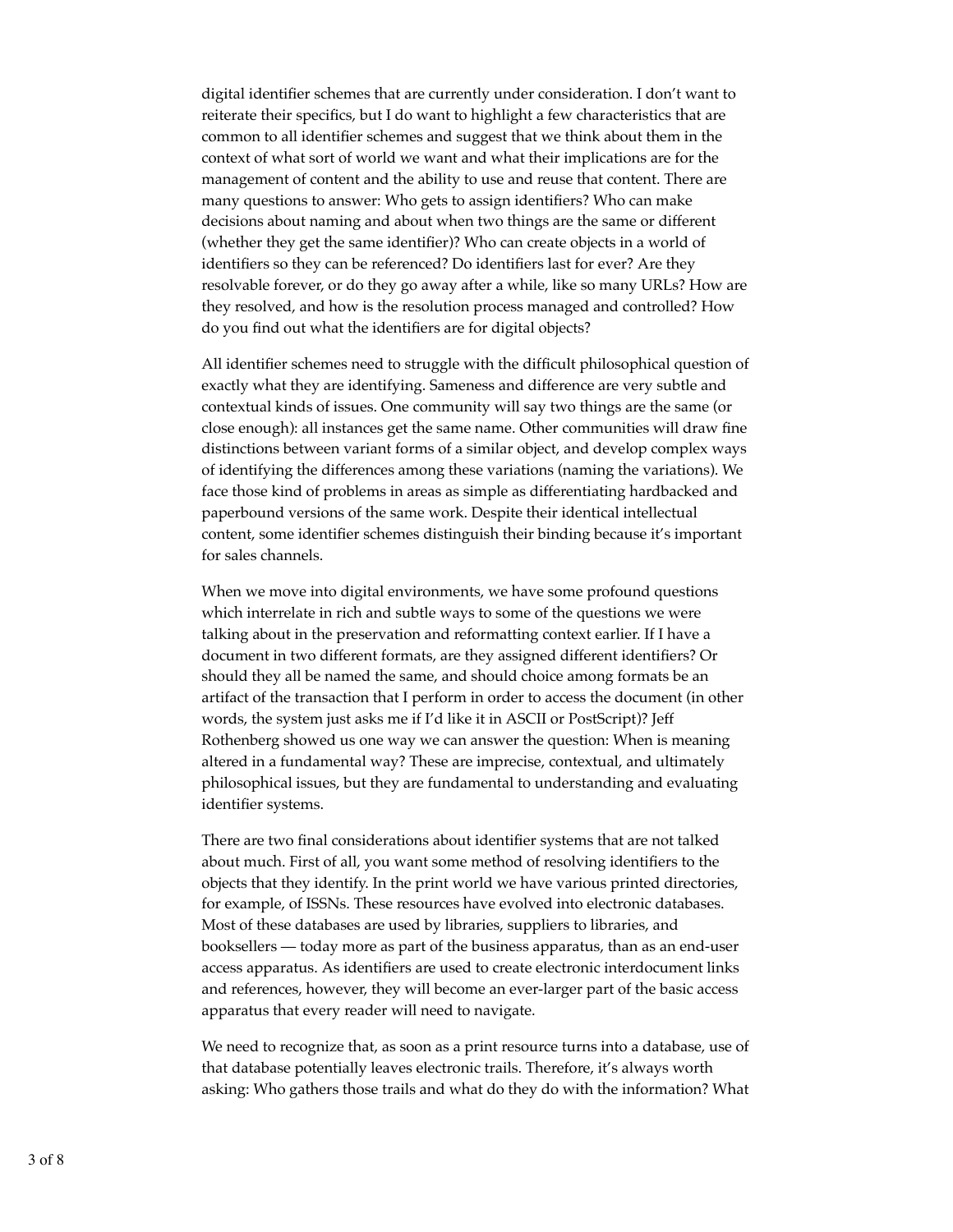are the privacy issues? What are the statistical aggregation issues? What are the market issues? We've seen, for example, the use of citation indexes in tenure and promotion in some institutions. Suppose you actually had counts of how often materials were being read. Is that really information you want public? And, if so, under what constraints and framing? Are we going to have scholars building software robots that do nothing but reference all their articles, as many times a second as their computer can do it, to run up those counts? We need to think about this collection of issues. As we start talking about identifiers that are user-oriented, we need to think very carefully about these privacy and control issues.

Finally, I want to discuss the issue of citation. Actionable, navigable citations are one of the most attractive aspects of the networked information environment. In talking with readers, one of the things that they are most excited about is the ability to move from citation to cited work at the click of a link. Yet, I believe we need to be very careful about the use of identifiers in citation. One of the most appalling prospects that I can imagine is the introduction of a citation system whereby one needs some form of permission to cite — for example, where the identifier value for the work to be cited can only be obtained from the rightsholder, or from a third party that has a monopoly control over identifiers and their resolution. I think that strikes at the heart of everything we've come to assume about the way we do scholarship, the way we do reviews and criticism and analysis of events, and the way we conduct our discourse. Any kind of identifier system that introduces that requirement is tremendously dangerous as an underpinning for citation.

Let's go on to rights management. First, I want to observe that if you can't identify material, you can't really talk about rights management. So there's a very direct connection there.

There are two basic classes of rights management systems — or, more precisely, things that are being generally referred to as rights management systems — with which I'm familiar. (Actually, for completeness, there is a third class of systems dealing with watermarks and unauthorized copy detection, which I won't discuss further today. I would also argue these are not appropriately termed rights management systems.)

One system is built on registries about rightsholders. At its most basic level, such a registry is a database would be indexed by various kinds of identifiers that name who holds the rights to the material and where to contact them. It may also include other information, such as standard terms and conditions and royalty rights for common uses of the material. This is useful, particularly for people in the multimedia area who want to repurpose and incorporate content into composite multimedia works. These multimedia developers are often spending more money tracking down rightsholders and clearing rights (and not necessarily in actual royalty payments to rightsholders, but in legal and detective work so they can make the payments) than they are for any other component of building multimedia works. We desperately need databases like this.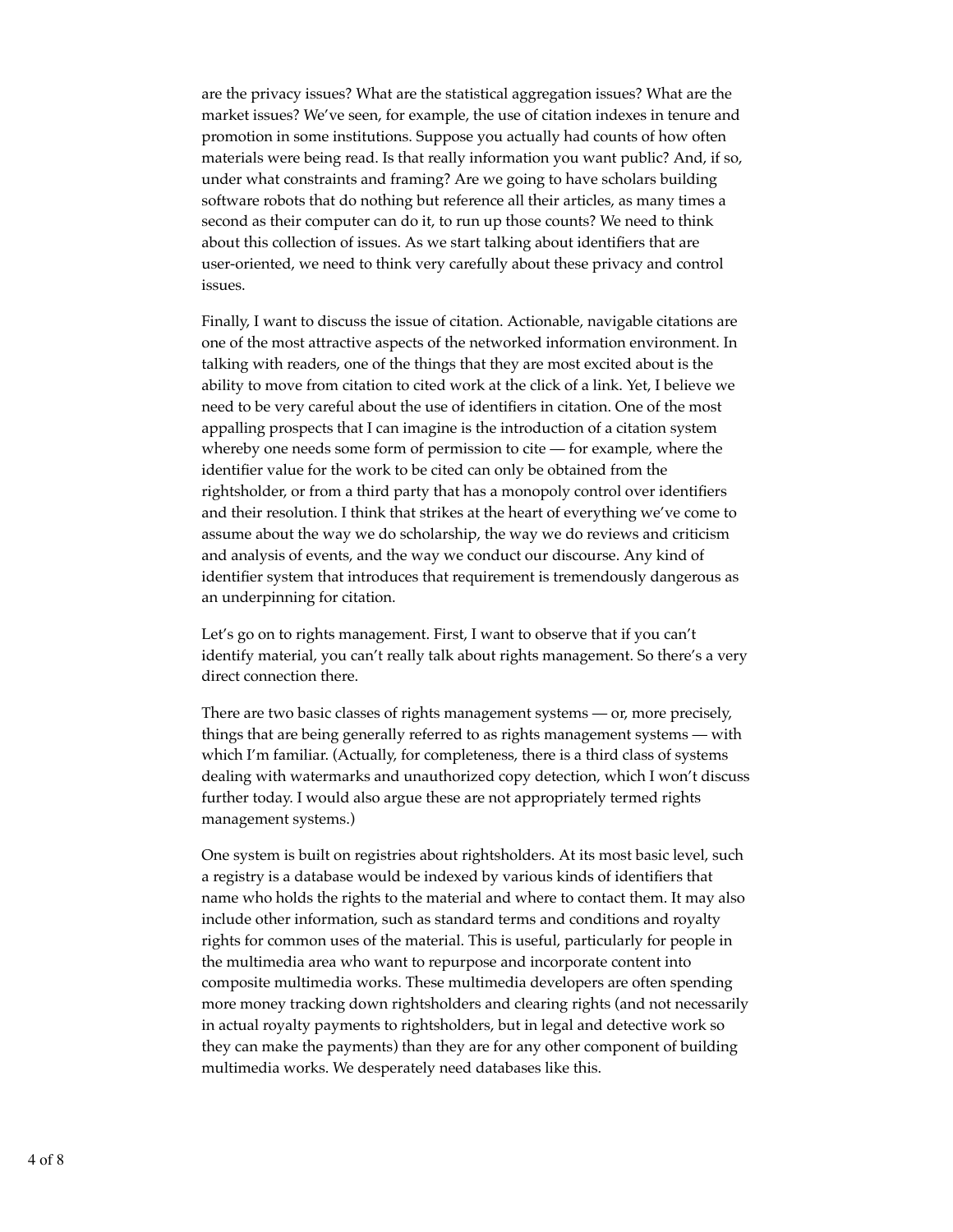(I can't resist a small aside here. One of the charming changes that has happened fairly recently is that copyright law now passes a work into the public domain as a function of when the author died, rather than when the work was published. Before this change, you could usually make some assumptions about when a work was likely to pass into the public domain. Now, you need to hire a detective agency. Registries that include such details as whether or not the author is deceased and, if so, when, are going to be very useful. Hopefully, everybody is doing something to preserve the obituaries from their local newspapers, because we're going to want them.)

That's your basic model of one fundamental type of rights management system. And you can extend this model a bit by enabling automated transactions of certain kinds of rights clearances. For example, if you are willing to accept a standard license agreement, you can submit a payment through the system and immediately obtain authorization for 50 copies of an article for a course reader. Systems like this are already well along. They don't prevent anything: rather, they facilitate compliance with copyright and commerce in copyrighted materials. They reduce transaction costs.

The other kind of system that falls under the general rubric of copyright management goes by names such as envelopes, secure containers, lockboxes, or Cryptolopes. Some of these are really product trademarks or perhaps service marks. For such systems, content comes integrated with (often aggressive) rights management software. For example, the content is "wrapped" in a layer of software, so that you can only print it, view it, or duplicate it by going through the wrapper software; you can only utilize the content with the permission and cooperation of the wrapper. And the wrapper can keep track of who is reading what, and how often, and can potentially not only gather data but can also report to third parties. In most variations of this theme the content is encrypted so that you cannot bypass the mediating wrapper software. In some variations the encrypted content doesn't come with its own software, but rather requires that a general-purpose trusted "reader" software environment already be installed on your machine; this reader interprets the content and its accompanying rights management data. This kind of wrapper technology is troublesome for several reasons.

The first reason is technical, and I'll only go into these issues briefly because they are complicated, because the details vary greatly from scheme to scheme, and also because many of the details of specific schemes are highly proprietary. But these comments should offer some grounds for concern. The software that is needed to make use of this wrapped content effectively "colonizes" your machine on some other agency's behalf in the name of creating a safe haven for intellectual property. It creates a "trusted" environment on your machine — protected from you — in which the wrapped intellectual property can exist and be used "safely." The words here are interesting, and revealing: "trusted" means that a third party, like a rightsholder, will trust your machine to ensure that the its constraints on the content take precedence over actions you may attempt on your own machine. "Safely" means that digital objects on your own machine are safe from your own ability to perform (and, presumably, when necessary, to justify or defend) actions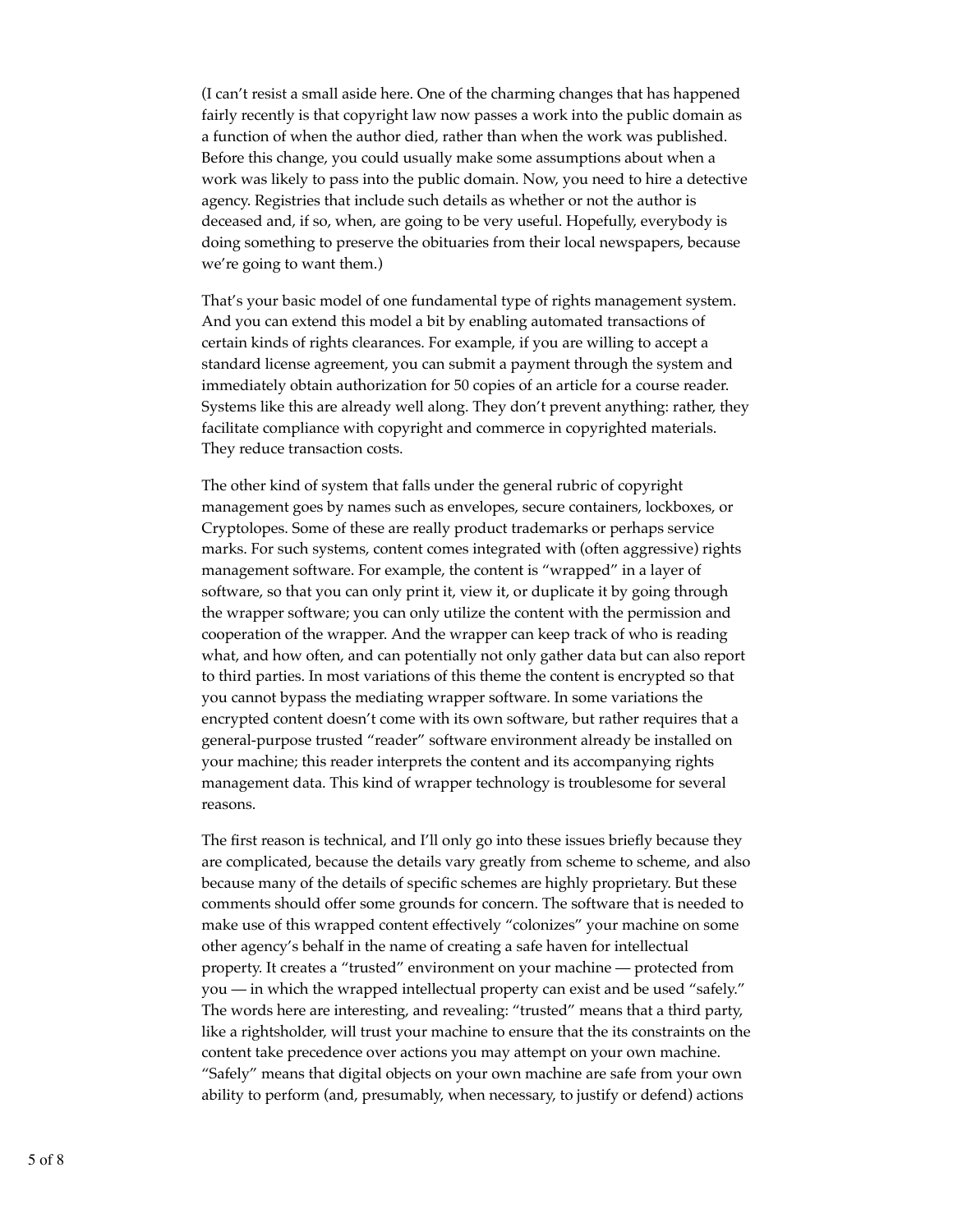upon them.

In computer science this is sometimes termed a distributed "trusted system" model, the idea being that your machine forms part of a larger system with behaviors that can be depended upon by third parties no matter what the owner of each individual machine may do, and that the owners of individual machines cannot subvert the trusted system's expected behavior. We have many examples of trusted systems (of varying degrees of robustness and incorruptibility) today: for example, taxi meters, which are installed and verified by third parties, supposedly cannot be altered by the taxi driver. They serve as a fair witness to the fare for both driver and passenger. Certified weigh scales are another example. Most of the trusted systems that we are familiar with and accept are relatively passive, and record and redistribute rather than constrained information. But I would suggest that a taxi meter with a video camera that recorded passengers, their behavior and conversations, and their points of embarkation and debarkation and broadcasted this information for access to any third party willing to pay to access it would meet with considerable resistance.

Now, there are reasons why you might want to go along with the installation of a trusted system that takes over part of your computer as a condition of being able to access digital content, but I don't think anyone has thought adequately about how to audit and vet such systems. Certainly computer scientists, particularly those who work in security, will agree with me when I say that nobody really knows how to guarantee that a trusted system doesn't open up all sorts of security and privacy problems — especially if it can interact with other machines over the Net — other than empirically, that is, the system has been widely studied and tested and used and nobody has noticed a problem yet. (Remember that many of the current trusted systems being proposed for managing intellectual property are highly proprietary.)

We have seen some examples that give us a taste of the issues. There was much concern over "registration wizards" (as one large company termed them, though I think that the idea is far from unique to that company) that were shipped along with various commercial software packages. Nominally, they were intended to "serve you better" by making sure that the software vendor had enough information about your configuration to diagnose problems... until people realized they weren't sure what these wizards were doing — uploading a copy of your configuration and all the software that you had installed to a third party (is all of this software legal? do you really want every body to know what software you have?)... or perhaps a list of all the names of your data files... or perhaps a copy of all your documents? Paranoia, rumors, and urban legends abounded, and it became clear that most users had no idea how to figure out what such a wizard was doing, or even whom to trust to figure this out. That's a good example of what happens when there's no audit or verification mechanism for trusted systems. This is a technical issue that we can not and should not overlook.

Personally, the security and privacy issues involved in trusted systems particularly those deployed by potentially interested parties to facilitate commerce in a competitive marketplace — make me very nervous. I'm not at all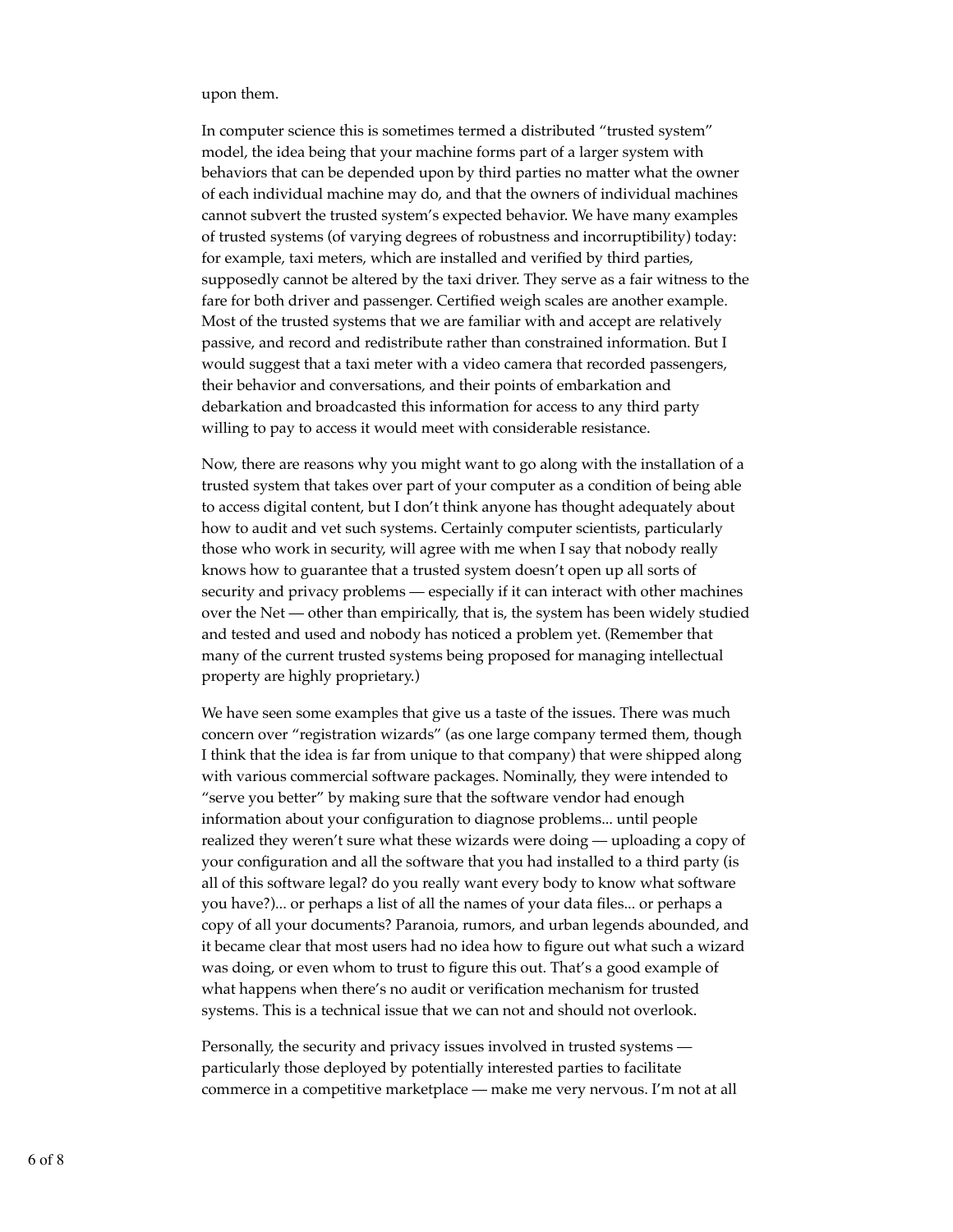enthusiastic about having these on my machine, even though I doubt I have anything very interesting to hide. Perhaps I'm old-fashioned and paranoid: I'm not very comfortable with programs that automatically download updates, install system files without telling me in advance, have web browsers that download executable code from remote sites, or lots of other things that seem to be growing more commonplace these days.

There is another problem with these trusted systems which isn't technical. To return to my first point in this talk, these systems constrain your actions rather than permit you to be accountable for them. These systems can prevent you from making fair use of content. Remember, you don't have a right to fair use today. If you can make a copy of something without permission, and if the rightsholder challenges your action, you can mount a defense based upon fair use. That these systems can prevent you from using content at all in some specific ways, or from using it without paying for that use, is troublesome. It makes the issue of fair use moot, or predicates your ability to make uses (and later argue that they fall under fair use) on your ability to circumvent the trusted system. I am not optimistic that we'll see software that puts up a payment menu and then offers a button that says "Click here to bypass payment if you believe you are making a use of the content covered under fair use." Similar questions arise around the ability of readers to read anonymously.

And I don't think these content guardians, if we accept them, are necessarily going to go away gracefully as material passes into the public domain. (It would be very hard for them to determine whether 75 years have elapsed since the author of the material has died — think of the problems involved in engineering software that reliably self-destructs based on such a criteria. Simply engineering it self-destruct or become inactive at some certain date is an enormously difficult problem.) There is no right or guarantee that we can make copies of public domain material, at least as I understand it, only protection from legal action charging copyright infringement for materials that are in the public domain. (An exception is that government agencies are required to provide people with copies of some materials that are in the public domain by virtue of being created by the government.) At the core of much of the work that libraries and other social institutions do to preserve materials is the belief that we are holding these materials in trust for future generations who will be able to use them when they ultimately enter the public domain. Putting protective mechanisms on content, and making content available only when coupled with these protective mechanisms, undermines that premise in a very basic way.

I titled this talk "When Technology Leads Policy," and I hope that I have at least illustrated a few areas in which technical developments — if they find acceptance in the marketplace and if the technologies themselves prove successful threaten to radically shift well-established social practices and expectations. As I've tried to show, the legal framework that has developed to underpin and guarantee these practices and expectations is not likely to be equal to the challenge raised by these new technical developments. Knowing that actions are justifiable or defensible means little when those actions themselves become impossible in the new technical framework. It's important that we not simply